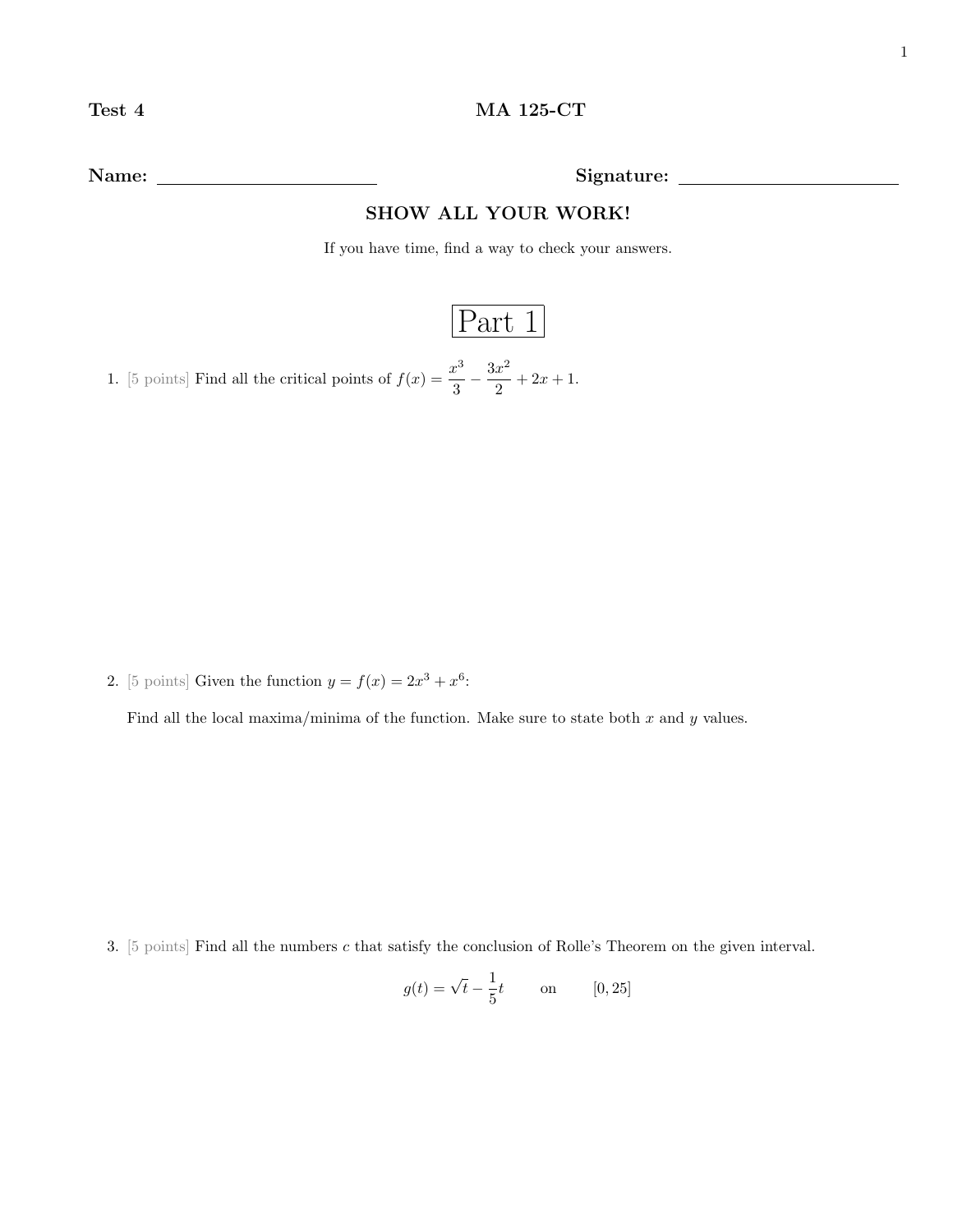4. [5 points] Find the most general form for the anti-derivative of

 $y = 2x^2 + 3x + 2$ 

5. [5 points] The sum of two positive numbers is 8. What is the smallest possible value of the sum of their squares?

6. [5 points] Use calculus to determine the open interval(s) on which the function  $g(y) = 3y - \sin(y)$  is concave upward.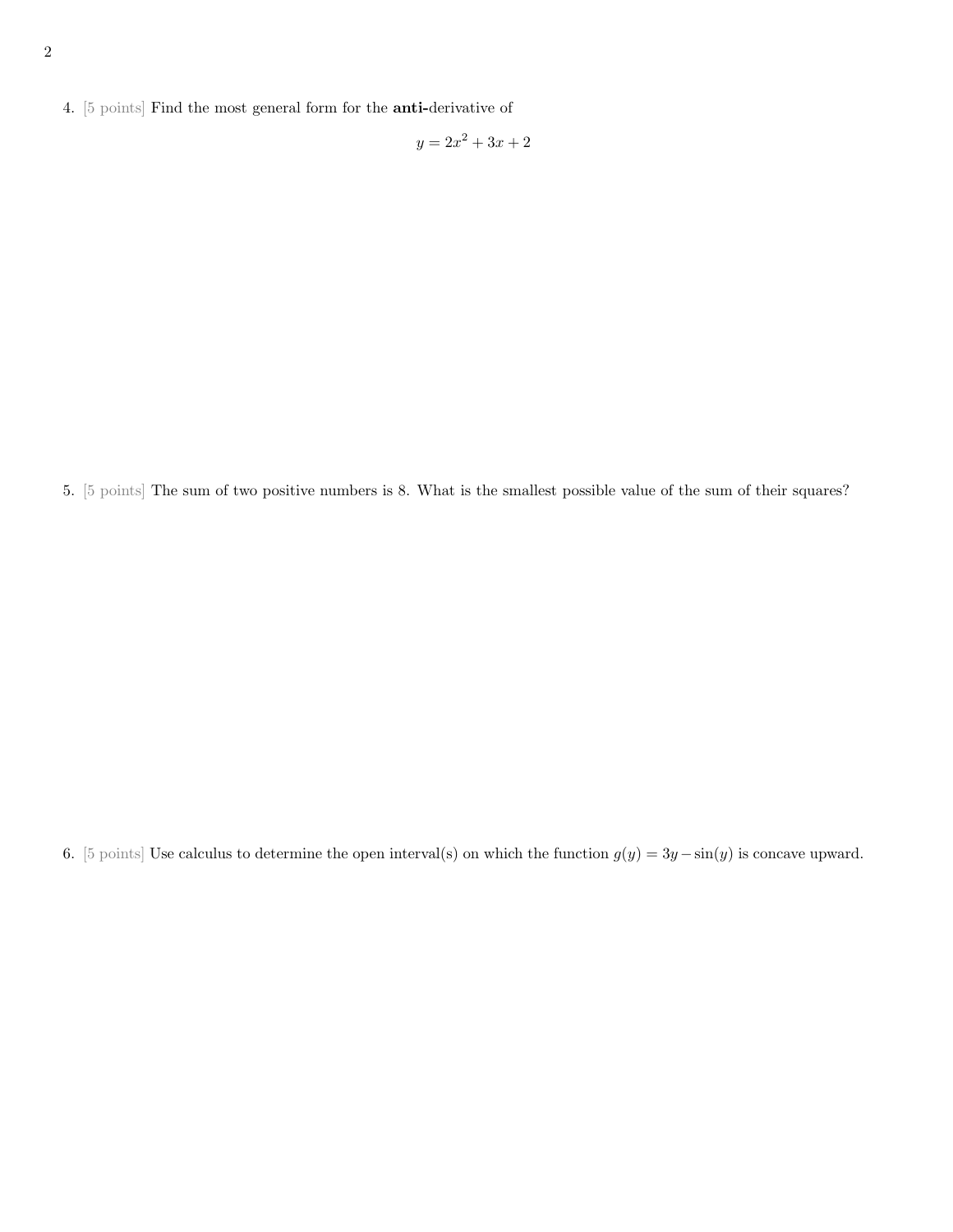$$
Part\ 2
$$

1. [13 points] Given the following function on the given interval

$$
h(t) = t^2 + 6t - 2 \qquad [-2, 4]
$$

verify that the function f satisfies the hypotheses of the Mean Value Theorem. Then find all numbers  $c$  that satisfy the conclusion of the Mean Value Theorem.

2. [16 points] If  $y = f(x) = \frac{3x-4}{x^2+1}$ , find the absolute maximum and minimum of  $f(x)$  on the closed interval [-2, 2]. Include the appropriate y values.